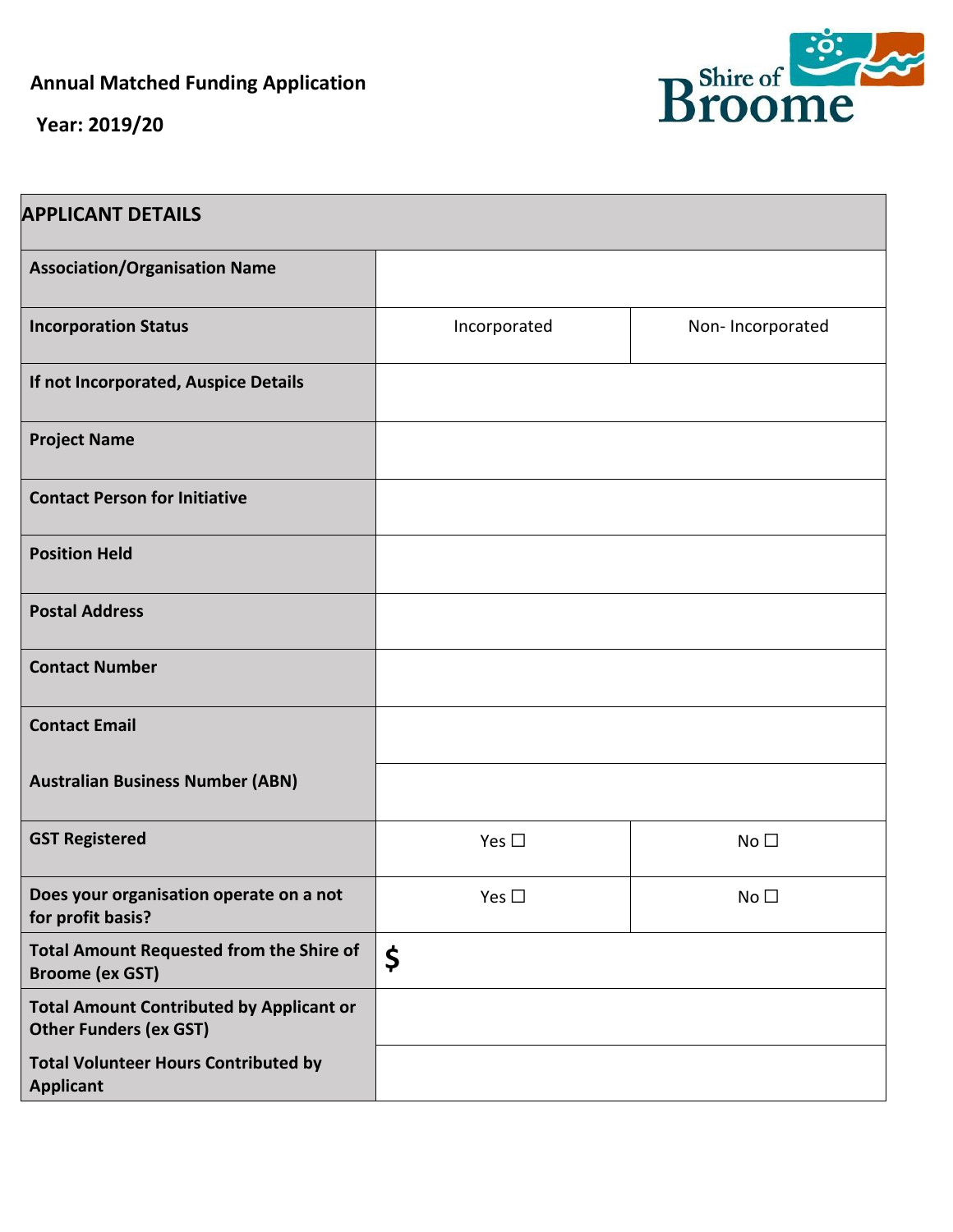| <b>PROJECT DETAILS</b>                                                                                           |                                        |  |
|------------------------------------------------------------------------------------------------------------------|----------------------------------------|--|
| <b>Project Name</b>                                                                                              |                                        |  |
| <b>Project Summary</b>                                                                                           |                                        |  |
| (max 400 words)                                                                                                  |                                        |  |
| Tell us about your project.<br>What is the concept? Describe<br>your approach. Who are they<br>key contributors? |                                        |  |
|                                                                                                                  |                                        |  |
| <b>Project Outcomes</b>                                                                                          |                                        |  |
| (max 200 words)                                                                                                  |                                        |  |
| What will the project<br>achieve? Why should this<br>project be supported?                                       |                                        |  |
| <b>Project Start Date</b>                                                                                        |                                        |  |
| <b>Project End Date</b>                                                                                          |                                        |  |
| <b>Type of Project</b>                                                                                           | $\Box$ Social and Cultural Development |  |
| Which description best<br>describes your project                                                                 | □ Economic Development                 |  |
|                                                                                                                  | $\Box$ Sport and Recreation            |  |
|                                                                                                                  | $\Box$ Natural Environment             |  |
|                                                                                                                  | $\Box$ Reconciliation                  |  |
|                                                                                                                  | $\Box$ Other (please specify below)    |  |
|                                                                                                                  |                                        |  |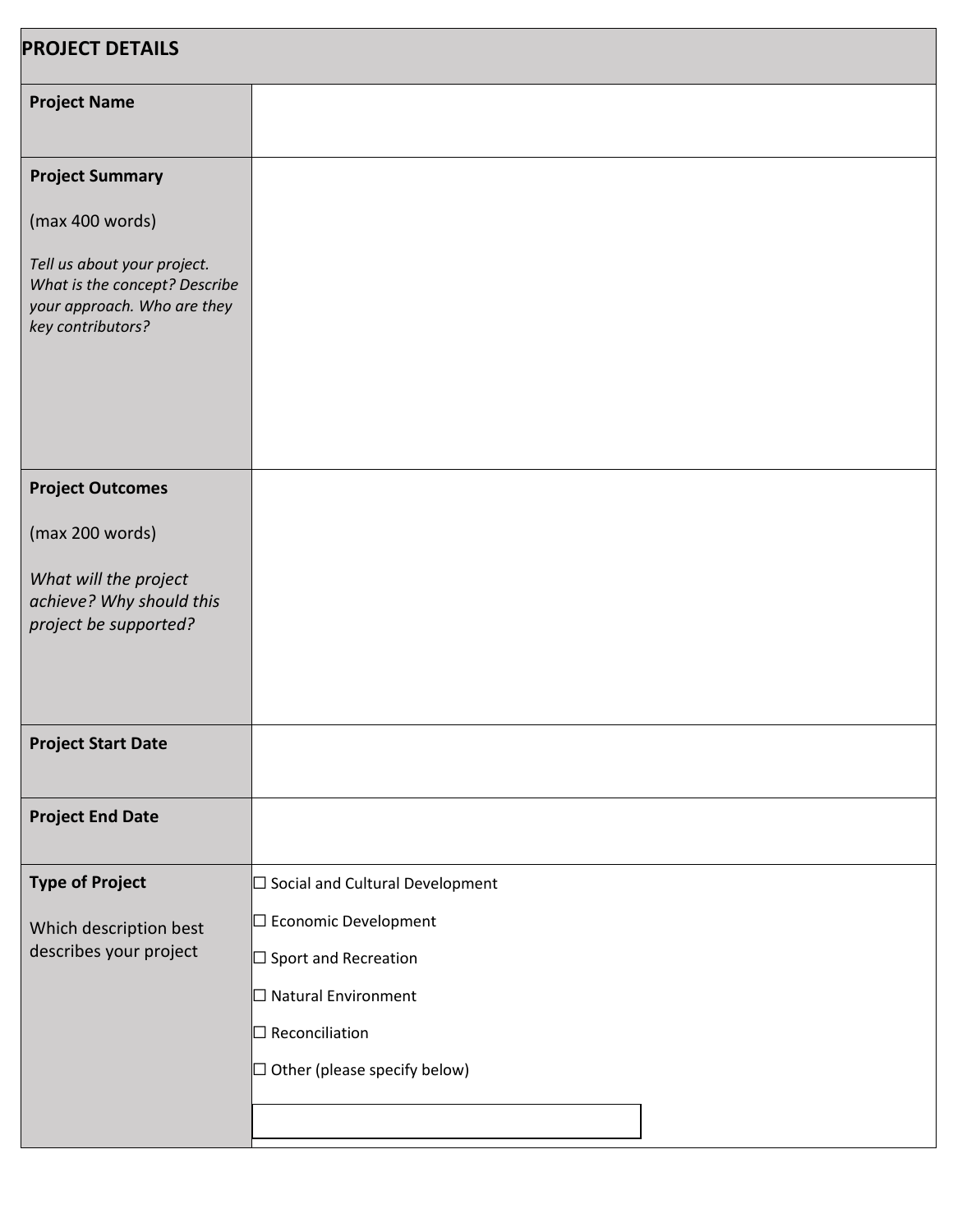| <b>Target Audience</b>                   | $\Box$ Children (12 years and under)<br>$\Box$ Young people/youth (12-18 years)                                            |                         |                            |  |
|------------------------------------------|----------------------------------------------------------------------------------------------------------------------------|-------------------------|----------------------------|--|
|                                          |                                                                                                                            |                         |                            |  |
|                                          | $\square$ Women<br>$\square$ Men<br>$\Box$ Older People (55+ years)<br>$\Box$ Aboriginal and Torres Strait Islander people |                         |                            |  |
|                                          |                                                                                                                            |                         |                            |  |
|                                          |                                                                                                                            |                         |                            |  |
|                                          |                                                                                                                            |                         |                            |  |
|                                          | $\Box$ People from culturally and linguistically diverse (CALD) backgrounds                                                |                         |                            |  |
|                                          | $\Box$ People with a disability                                                                                            |                         |                            |  |
|                                          | $\Box$ Low-income families                                                                                                 |                         |                            |  |
|                                          | $\Box$ All of the above                                                                                                    |                         |                            |  |
|                                          | $\Box$ Other (please specify below)                                                                                        |                         |                            |  |
|                                          |                                                                                                                            |                         |                            |  |
|                                          |                                                                                                                            |                         |                            |  |
| How will the Shire of                    | □ Radio Announcement                                                                                                       | $\Box$ Logo Branding    | $\square$ Event Invitation |  |
| Broome's sponsorship be<br>acknowledged? | $\Box$ TV Advertising                                                                                                      | $\Box$ Media Release    | $\Box$ Certificate         |  |
|                                          | $\Box$ Newspaper Advertising                                                                                               | $\Box$ Newsletter       | $\square$ Website          |  |
|                                          | □ Brochures / Flyers / Posters                                                                                             | $\Box$ Banner / Signage | $\square$ Speech           |  |
|                                          | acknowledgement                                                                                                            |                         |                            |  |
|                                          | $\Box$ Other – please specify                                                                                              |                         |                            |  |
|                                          |                                                                                                                            |                         |                            |  |
|                                          |                                                                                                                            |                         |                            |  |
|                                          |                                                                                                                            |                         |                            |  |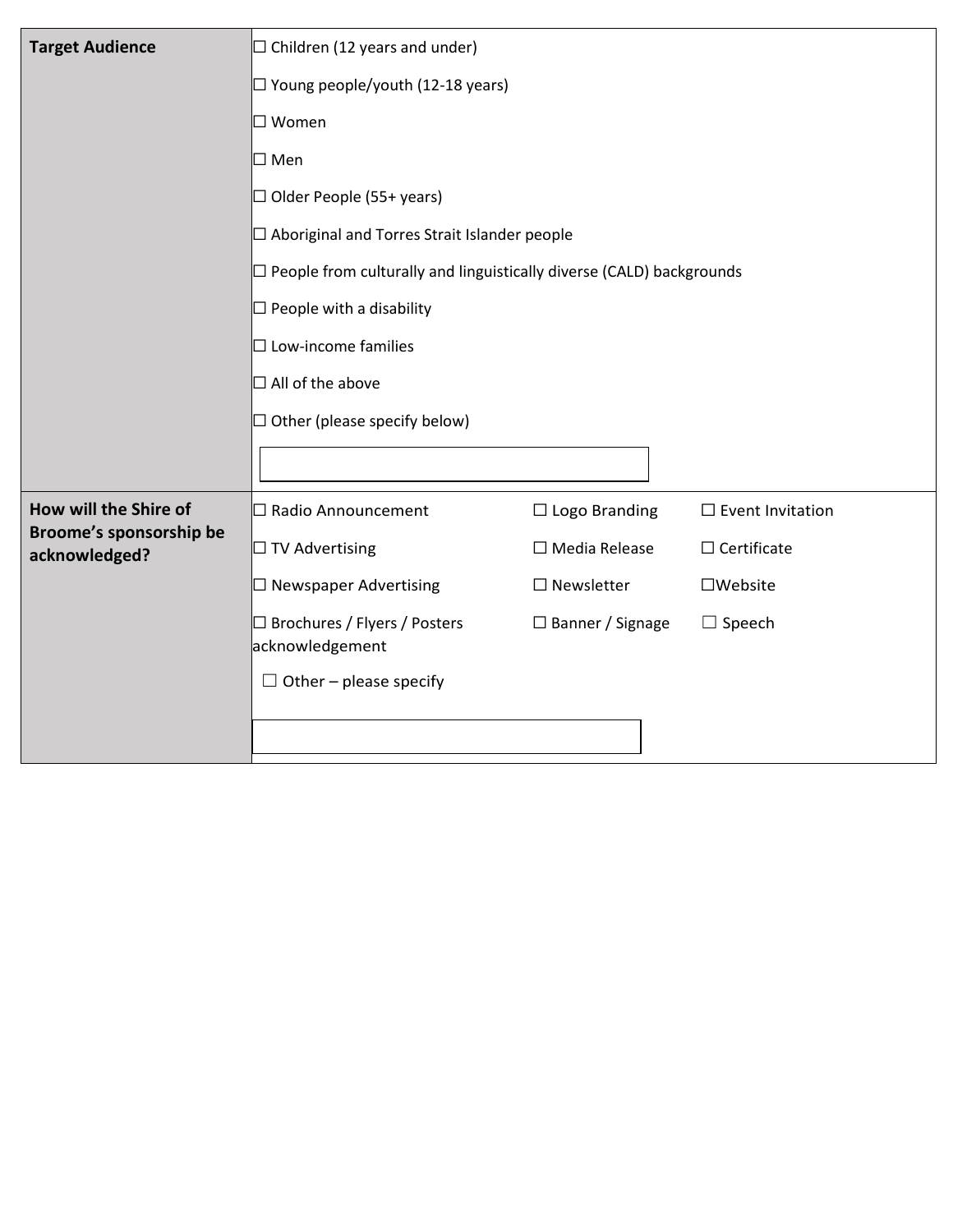## **GRANT EXPENDITURE DETAILS**

**Please complete the table below. Any item over \$2000 for which funding is requested from the Shire of Broome MUST be accompanied by a corresponding written quote.** 

| Item          | <b>Total Cost</b><br>(ex GST) | <b>Contribution requested</b><br>from the Shire of<br><b>Broome (ex GST)</b> | <b>Other Contributions</b> |                        |
|---------------|-------------------------------|------------------------------------------------------------------------------|----------------------------|------------------------|
|               |                               |                                                                              | <b>Contributor</b>         | <b>Amount (ex GST)</b> |
|               |                               |                                                                              |                            |                        |
|               |                               |                                                                              |                            |                        |
|               |                               |                                                                              |                            |                        |
|               |                               |                                                                              |                            |                        |
|               |                               |                                                                              |                            |                        |
|               |                               |                                                                              |                            |                        |
|               |                               |                                                                              |                            |                        |
|               |                               |                                                                              |                            |                        |
| <b>TOTAL:</b> |                               |                                                                              |                            |                        |